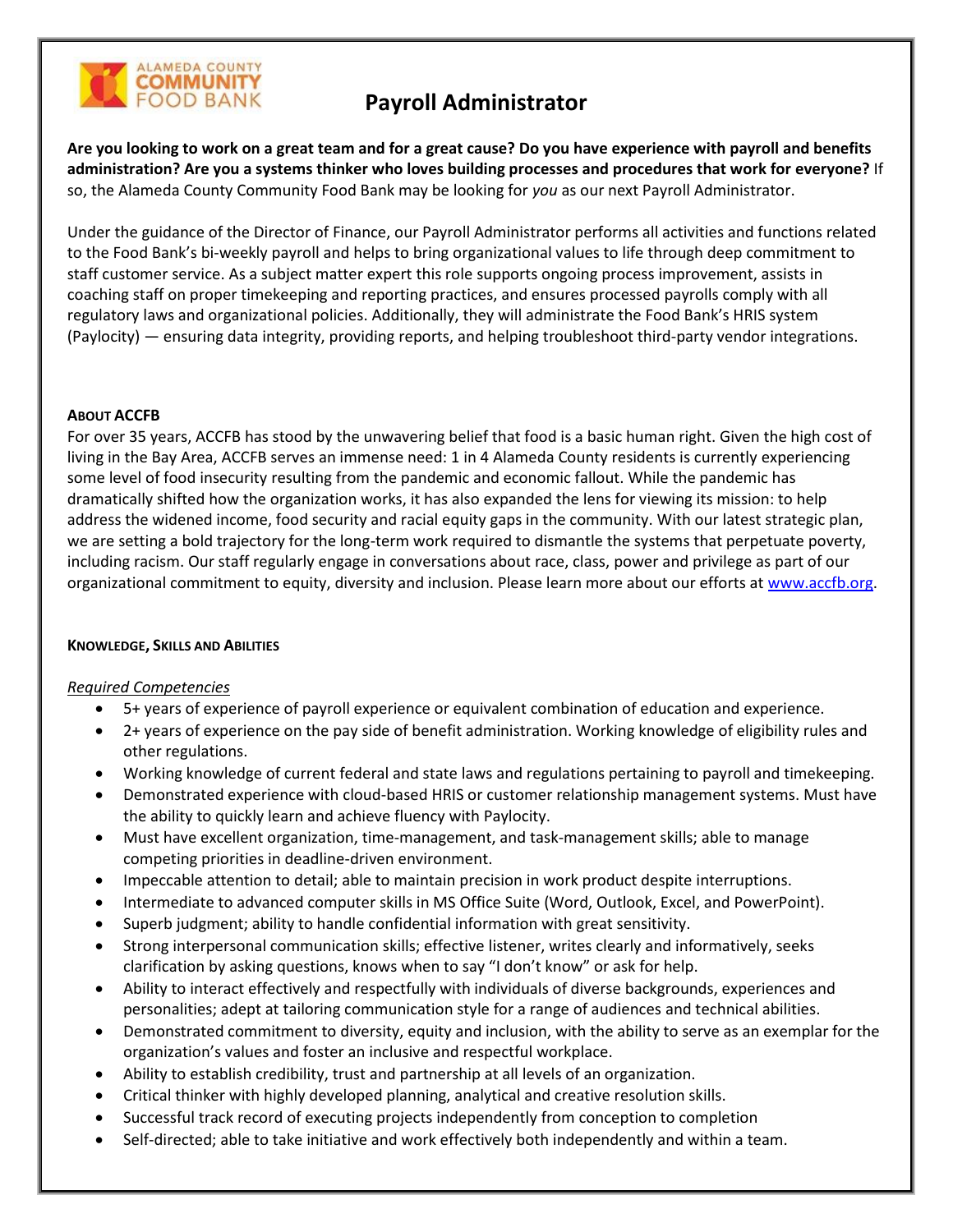# Preferred Qualifications

- Experience with Paylocity.
- Experience training individuals and groups of all sizes, relaying technical and dry information to non-technical staff in and engaging and easy to understand manner.
- Experience in a nonprofit environment with a variety of stakeholders deeply rooted community values.
- Understanding of (or interest in learning about) the role payroll policy and procedures can play in creating just and equitable organizations and dismantling institutional frameworks rooted in white supremacy.
- Certified Payroll Professional (CPP) designation, or interest in becoming certified.

# **PERSONAL ATTRIBUTES AND VALUES**

- Passion, enthusiasm, focus, and creativity around Alameda County Community Food Bank's vision, mission and values of community, leadership, transparency, innovation and diversity.
- Demonstrates humility, integrity and honesty; inspires the trust of others.
- Contributes to building a positive team environment; gives and welcomes feedback; shows desire to learn and grow, both personally and professionally through this work.
- Highly motivated self-starter and a quick learner; strong work ethic with an orientation toward innovation and process improvement.
- Demonstrates respect for cultural differences and sensitivity to organizational power dynamics.
- Exhibits grace and is able to remain calm in high-pressure situations.
- Sense of humor deftly combined with a roll-up-your-sleeves, can-do attitude!

# **PHYSICAL REQUIREMENTS**

This work is located in an office environment. Physical activities necessary in the performance of this job include the abilities to: sit and work at a computer workstation for up to five hours at a time; move throughout the 118,000 sq ft. Food Bank facility in performance of duties; bend, lift and carry up to 30 lbs. on occasion; communicate in clear speaking voice in person, before large groups and over the phone; and access transportation for team errands and occasional travel to local events and meetings with external parties.

# **BENEFITS AND COMPENSATION**

This is a full-time, non-exempt position working Monday through Friday, 8:30 a.m. to 5:00 p.m. (one-hour unpaid lunch, a 37.5 hour work week). The non-negotiable starting hourly wage is \$37.48 per hour (approximately \$73,000 per year). We offer an outstanding benefit package including:

- Medical: ACCFB pays 100% for employees and 93% for dependents for our Kaiser HMO. Buy-up to Blue Shield PPO option available.
- Dental: 100% employer-paid for employees and their dependents.
- Vision: Paid by employees.
- Paid time off, starting at: 10 vacation days, 12 sick days, 11 holidays, and four paid early closures annually.
- Pre-tax Flexible Spending and Commuter Accounts.
- Employer-paid life, A&DD & LTD insurance, as well as buy-up options for increased coverage.
- 403(b) plan available on the first day with employer match after one year. Fully vested at three years.
- Employee Assistance Program for employees and dependents.
- Free ongoing 1:1 financial coaching and a short-term loan program without interest, service fees and/or credit requirements.

**If you meet these qualifications and want to join our mission, please send your** *resume and answer the application questions* **on our Careers page located at** [accfb.org/careers.](https://www.accfb.org/about-us/careers/)